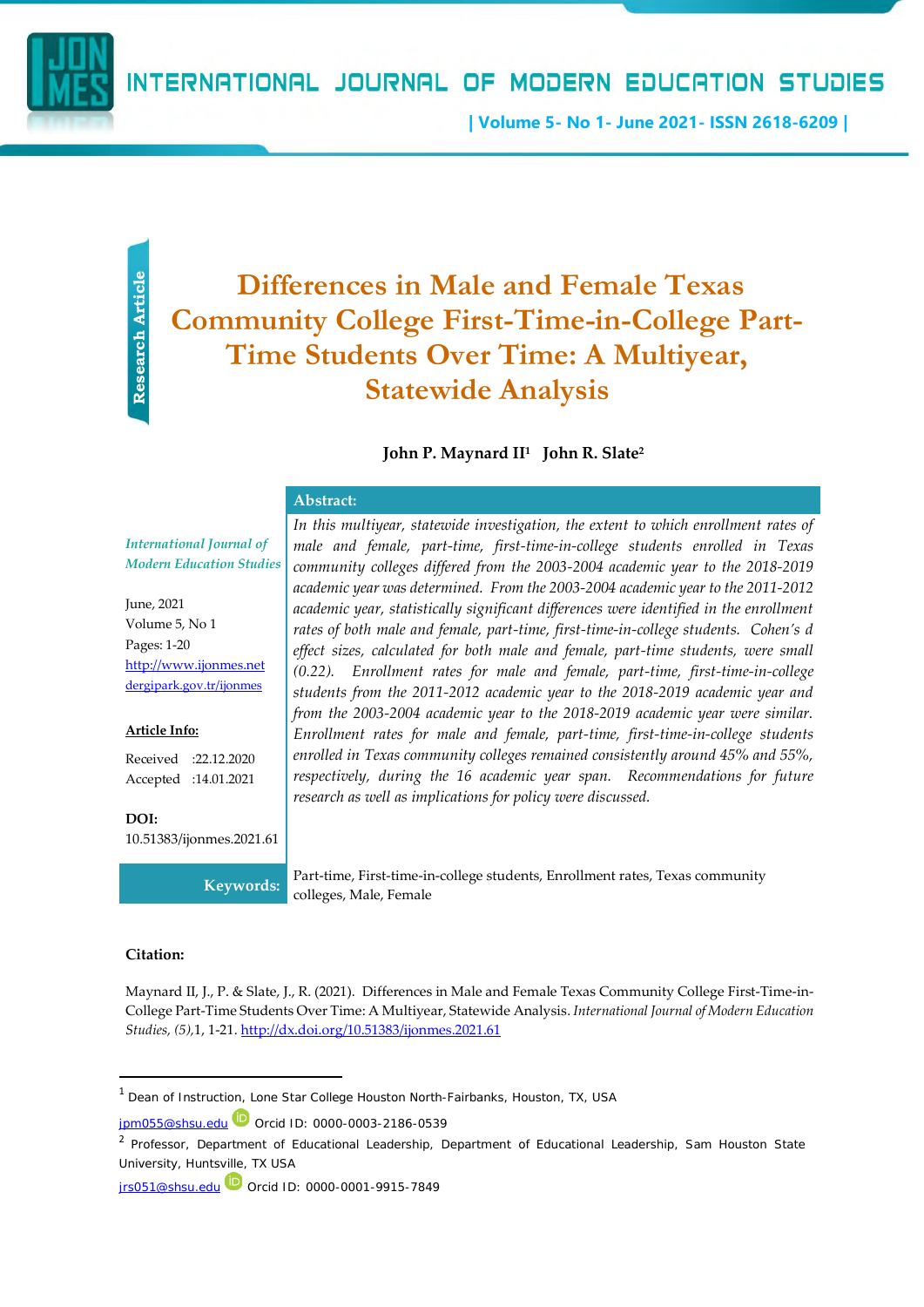### **INTRODUCTION**

Community colleges perform a key role in providing students with opportunities to earn postsecondary credentials, such as a certificate or associate degree. Open admission policies, lower tuition and fees, and the close proximity of community colleges to students' homes and work places have resulted in increased accessibility to postsecondary education (Boggs, 2011; Cohen, Brawer, & Kisker, 2014; Ma & Baum, 2016). In particular, students who have historically encountered barriers to higher education, such as students who are from low-income backgrounds, racial/ethnic minorities, first-generation, and academically underprepared, have benefitted from the presence and growth of community colleges (Boggs, 2011; Cohen et al., 2014; Jabbar, Sánchez, & Epstein, 2017). Given the many characteristics of community colleges that have opened higher education to all students, geographic proximity might be the most crucial factor in school selection. Cohen et al. (2014) reported that the proximity of community colleges to students homes was more important to increasing accessibility than open admissions. Moreover, Jabbar et al. (2017) documented that institutional location was more important for students when examining institutional options and that certain groups of students, such as first-generation and racial/ethnic minorities, often were more constrained by financial and geographical concerns.

Geography is important to students and to the mission and function of community colleges. According to Boggs (2011), community colleges have a "responsibility for the economic development of the communities surrounding the colleges" (p. 3). Additionally, Cohen et al. (2014) described that community college curriculum was developed to support and to assist the needs of the surrounding community. Community colleges often achieve this responsibility to the community by offering a wide range of educational opportunities. Such services include (a) non-credit courses for certifications and personal development, (b) developmental courses to increase mathematic and writing skills, (c) pathways for transferring to a 4-year college, and (d) associate and bachelor's degrees (Boggs, 2011; Cohen et al., 2014; Nuñez et al., 2011; Sanchez & Smith, 2017).

Associated with this mission to the local community, community colleges often enroll students from diverse demographic and educational backgrounds. According to the American Association of Community Colleges (2018), of the students who enrolled in community colleges in the fall 2016 semester, more than one half were a racial/ethnic minority, more than one third were first-generation, more than one third over the age of 25, and more than one half were female. Specifically, 63% of students who enrolled in community colleges enrolled part-time, and 59% of students enrolled in credit-level courses. In Texas, the diversity of students who enrolled in community colleges reflected the national data. In the fall 2015 semester, approximately 66% of students were an ethnic/racial minority, nearly 30% were over the age of 25, 57% of students were female, and 76% of students were enrolled part-time (Texas Higher Education Coordinating Board, 2018).

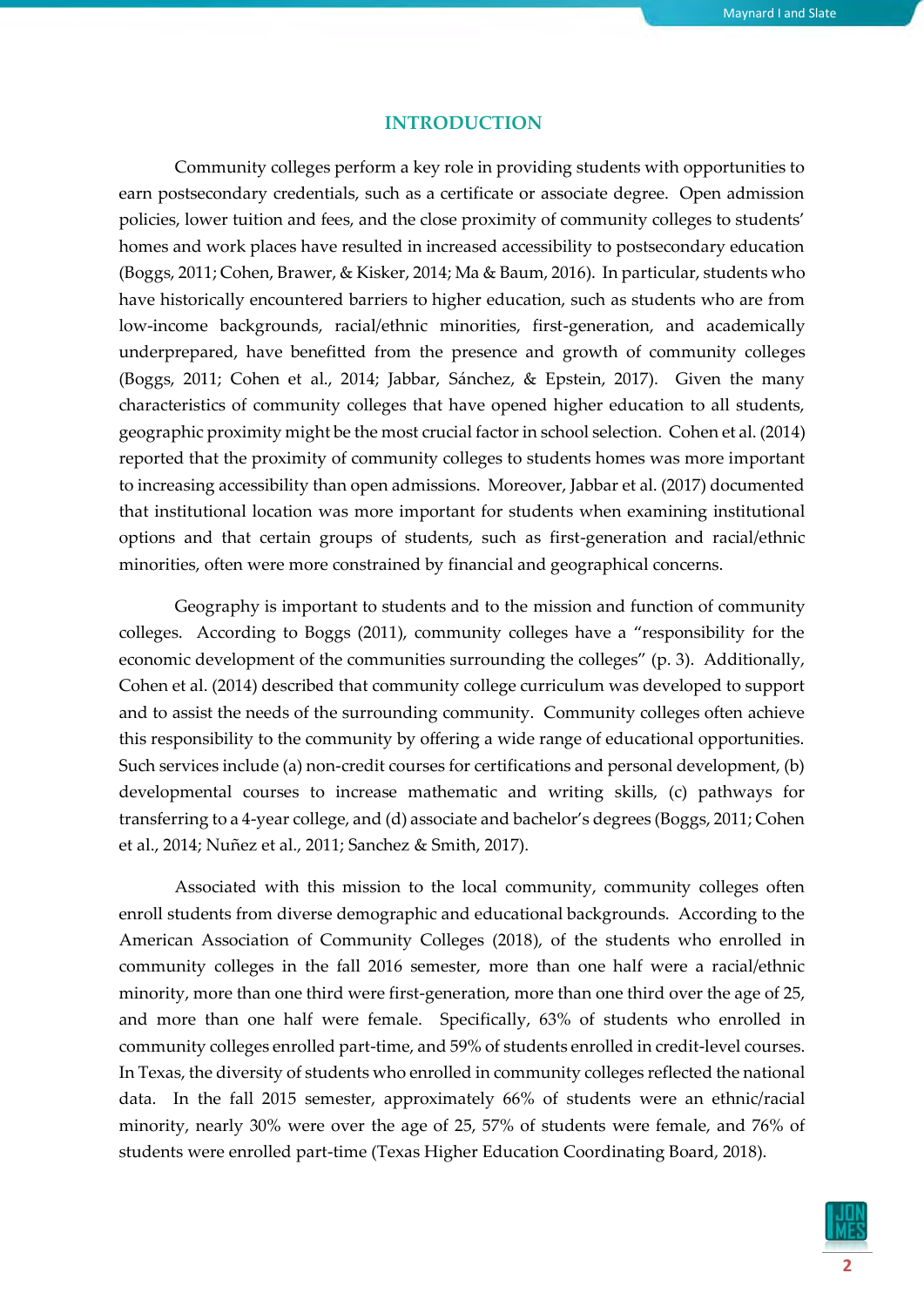Given these trends in student enrollment, both nationally and in Texas, examining the characteristics of students might provide a better understanding of the community college population and how those characteristics are related to enrollment and persistence. As previously mentioned, more than one-third of students who enrolled in community college were first-generation students. Some attributes associated with first-generation students when compared to non-first-generation students were (a) racial/ethnic minority, (b) more dependent on financial aid, (c) more likely to have additional responsibilities (e.g., familial dependents, employment), (d) more likely from a low socioeconomic status, and (e) more likely to not be college ready in mathematics, reading, and writing (Ampaw, Partlo, Hullender, & Wagner, 2015; Atherton, 2014; Fike & Fike, 2008; Harlow & Bowman, 2016; Lee, 2017; Ma & Baum, 2016). Further, first-generation students often perceive more barriers in higher education than non-first-generation students. Some perceived barriers included lack of faculty support, difficulty integrating into the college setting, and lack of understanding the cultural and academic norms of a college (Ampaw et al., 2015; Harlow & Bowman, 2016; Longwell-Grice, Adsitt, Mullins, & Serrata, 2016).

In particular, the challenges associated with financial aid and the affordability of college encountered by many first-generation students is worth examining. As previously mentioned, community colleges often attract students from low-income backgrounds because of lower tuition and fees when compared to 4-year institutions. Ma and Baum (2016) reviewed national data and determined that public, community college tuition and fees were approximately \$6,000 lower than in-state, public 4-year college tuition and fees. Although community colleges represent a cheaper alternative to higher education, many students, including first-generation students, still struggle with managing the cost of college. Longwell-Grice et al. (2016) examined the perceptions of first-generation students toward college enrollment and their first-year experience and documented that money was commonly viewed by students as a barrier. Often, first-generation students qualify for various forms of financial aid to assist with financial difficulties but encounter other problems. McKinney and Novak (2015) indicated that many first-year students do not submit or submit late the free application for federal student aid, resulting in the loss or lowering of federal financial aid. Longwell-Grice et al. (2015) noted that financial aid, when present, frequently was not sufficient to cover all expenses, especially non-academicallyrelated expenses, such as transportation, food, and rent. Associated with these financial issues, first-generation students were more likely to enroll in community colleges on a parttime basis (Ampaw et al., 2015).

Considering the financial difficulties many students, such as first-generation students, encounter and the lack or insufficiency of financial aid, many students work while enrolled in community colleges. The need to work while enrolled in community college might be a substantial reason why part-time student enrollment is high. Part-time enrollment of community colleges students has increased over the past few decades due, in

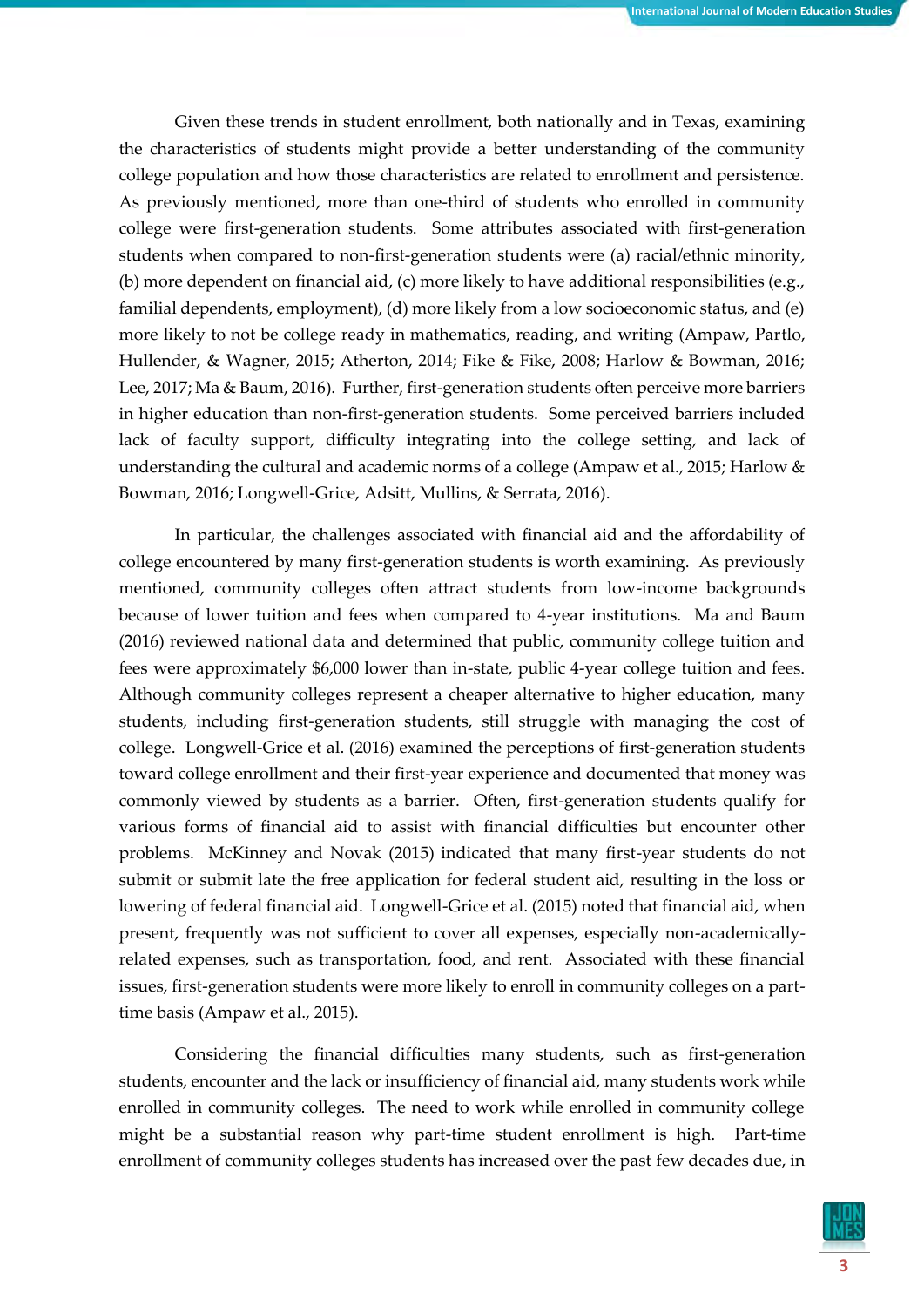part, to more students working while enrolled in college (Cohen et al., 2014; Fike & Fike, 2008). According to the American Association of Community Colleges (2018), 63% of students who enrolled in community colleges during the fall 2016 semester were enrolled as part-time students. Moreover, Ma and Baum (2016) determined that 71% of part-time students who were enrolled in public, 2-year institutions were employed, with 38% of these students working full-time. The large number of students who worked while enrolled in college often resulted in increased difficulties balancing personal and academic responsibilities (Harlow & Bowman, 2016). Lee (2017) discussed that students prioritized work duties over academic duties and that students were not willing to decrease their income to enroll or to remain in college. These financial and work-school balance difficulties might influence community college student enrollment, persistence, and completion rates. Part-time students exhibited lower persistence rates and higher dropout rates when compared to full-time students (Ampaw et al., 2015; Harlow & Bowman, 2016; Klempin, 2014; Lee, 2017; Sanchez, Lowman, & Hill, 2018).

Financially-related and work-related issues might not be the only reasons why parttime student enrollment has increased and continues to be high in community colleges. In addition to work-related concerns, many students who enroll in community colleges experience other obligations, such as familial dependents, lack of academic skills (e.g., time management, lack of confidence), and lack of academic expectations (Ampaw et al., 2015; Lee, 2017). In a recent investigation, Lee (2017) analyzed specific challenges and barriers that part-time students perceived when enrolled in community colleges. Lee documented that in addition to financial barriers, part-time students often experienced academic and personal challenges. Such academic and personal barriers expressed by the part-time students included a decreased sense of belonging on campus, conflicts between work schedule and limited course offerings, unfamiliarity with academic policies, and difficulties with time management. Specifically, Lee (2017) established that 83% of part-time students identified the inability to balance personal responsibilities and academic responsibilities as a major challenge when enrolled in community college.

Another potential factor that has resulted in the increase in part-time student enrollment at community colleges is gender. Cohen et al. (2014) determined that female student enrollment has increased and this increase in female enrollment, in part, has led to an increase in part-time enrollment. From 2000 to 2016, female student enrollment in community colleges increased by 30% (National Center for Education Statistics, 2017) and in the fall 2016 semester, female students represented more than one half of the student population in both national and Texas community colleges (American Association of Community Colleges, 2018; Texas Higher Education Coordinating Board, 2017). Academically, female students often exhibit higher GPAs, higher completion and graduation rates, and greater coping skills when compared to males enrolled in community colleges (Heller & Cassady, 2017; Juszkiewicz, 2017). However, female students tend to

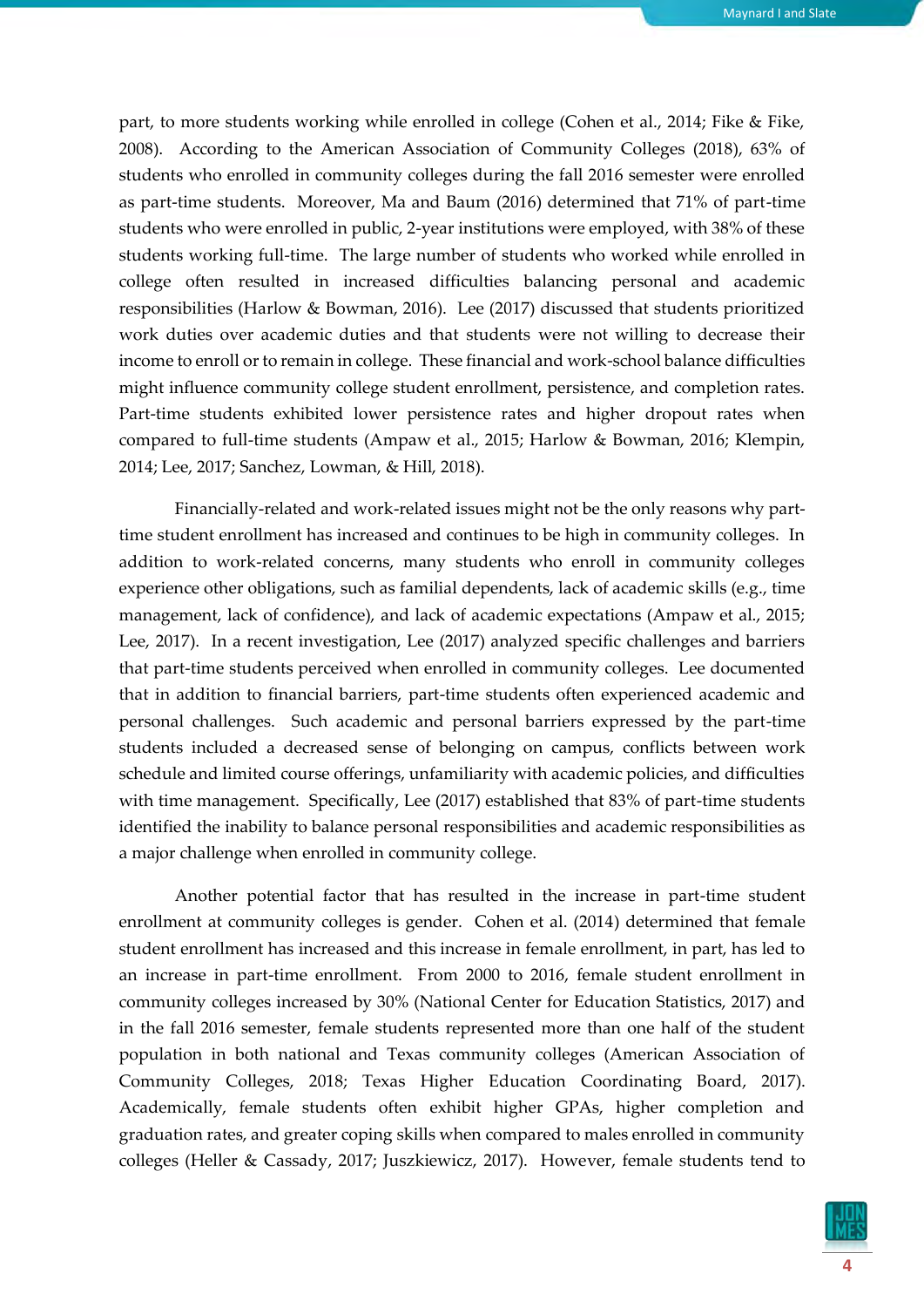have more factors unrelated to academic variables that force them to enroll part-time. Heller and Cassady (2017) addressed the perceived challenges and barriers of first-year male and female community college students. They established that females identified higher levels of academic anxiety and perceived barriers compared to males and that females identified family concerns as their primary concern whereas males indicated work was their primary barrier. In their study, females described increased barriers involving family issues, such as health of dependents, childcare, and family responsibilities than was described by males (Heller & Cassady, 2017).

In an effort to ameliorate some of the difficulties these first-time-in-college, part-time students encounter and to support these students, Texas enacted two educational programs. Closing the Gaps by 2015: The Texas Higher Education Strategic Plan (Closing the Gaps), an educational initiative between the 2000 and 2015 academic years, sought to enhance student participation rates and to improve student completion rates in Texas higher education institutions (Texas Higher Education Coordinating Board, 2005). One aspect of this initiative was focused on ensuring the affordability of higher education in Texas by providing more grants and scholarships based on financial need and by monitoring tuition and fees at postsecondary institutions to avoid deterring student enrollment. Building on Closing the Gaps, Texas Higher Education Strategic Plan: 2015–2030: 60x30TX (60x30) is a Texas educational initiative to increase student completion rates in postsecondary institutions to 60% by 2030 (Texas Higher Education Coordinating Board, 2015). Although the primary goal of 60x30 is to increase student completion, another important aspect of this program is to limit student loan debt. Considering the financial instability that many students encounter, particularly first-time-in-college and part-time students, these educational approaches might have improved student completion.

### *Statement of the Problem*

As previously discussed, part-time students comprise a substantial portion of students who enroll in community colleges and a considerable percentage of these part-time students are employed because of issues surrounding the affordability of college. Often, low-income students enroll in community colleges due to lower tuition and fees compared to 4-year institutions, yet these students still struggle to afford both college and personal expenses, requiring these students to work (Ma & Baum, 2016). As Lee (2017) mentioned, for part-time students, the income provided by their employment was more important and took precedence over enrolling and persisting in community college. Given these financial difficulties, financial aid could play a major role in facilitating part-time student enrollment and assisting their success once enrolled. However, many part-time, community college students encounter difficulties associated with financial aid, in particular, applying for financial aid and receiving enough financial aid. McKinney and Novak (2014) discussed that many low-income students who qualified for financial aid did not complete the free application for federal student aid. Ma and Baum (2016) indicated that community college students who had the greatest financial need, often, were less likely to apply for financial aid. Even when part-time students apply for financial aid, frequently the financial aid is

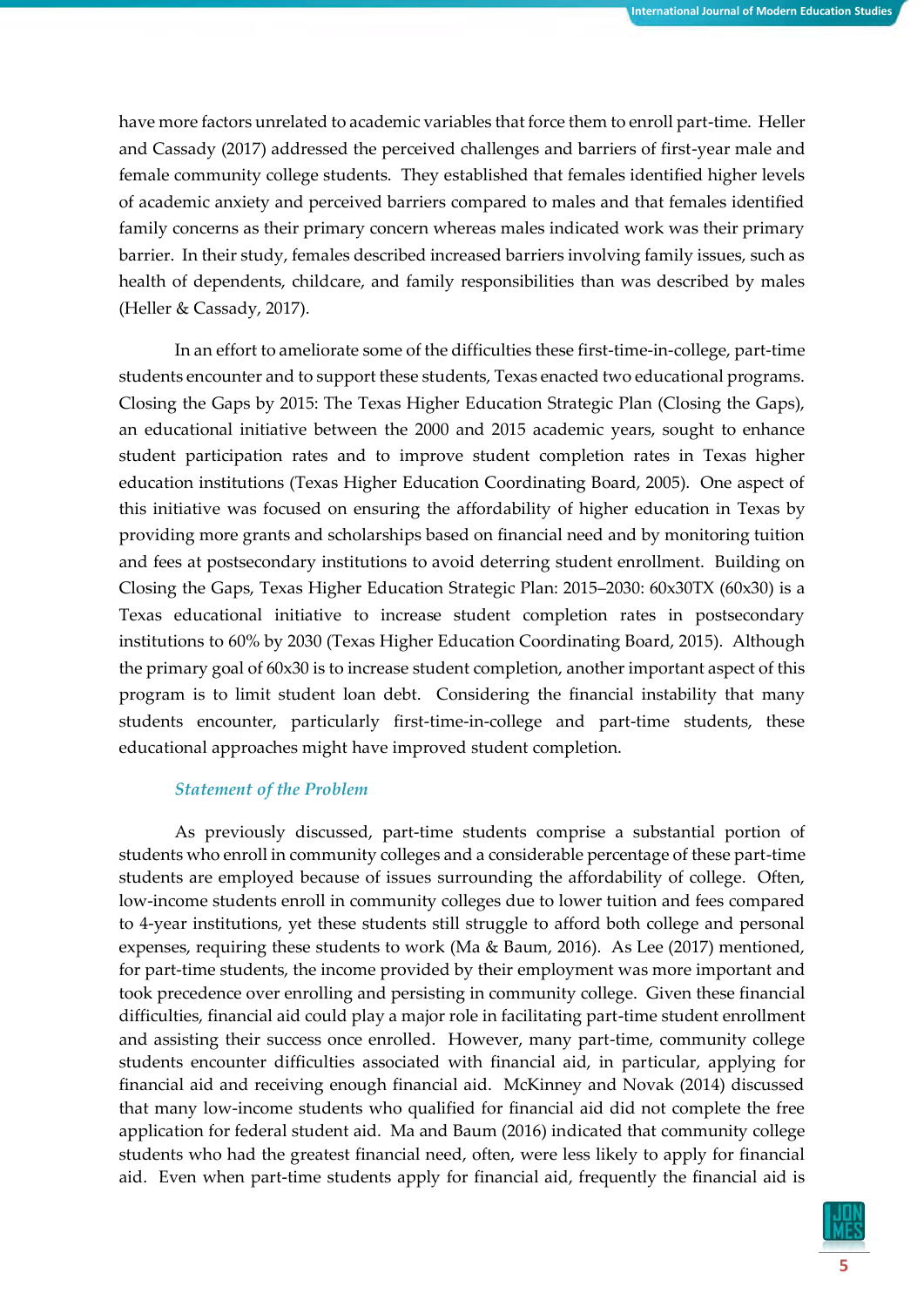unavailable or insufficient to support all costs associated with an individual student. As part-time students enroll in fewer credit hours, often, they do not qualify for the full amount of federal financial aid, which requires a student be enrolled for 12 credit hours per semester (Klempin, 2014). Therefore, the amount of financial aid available for part-time students is limited. Moreover, even if part-time students receive enough financial aid to cover all academically-related expenses, this financial aid, often, does not completely cover personal expenses, causing the student to work. As Longwell-Grice et al. (2016) affirmed, financial aid often did not cover expenses associated with college, such as transportation and rent.

The lack of applying for financial aid, the lack of sufficient financial aid to cover all expenses, and the need to work by part-time students might influence their enrollment and completion rates. Part-time students have exhibited higher rates of attrition and lower rates of graduation compared to full-time students often due to multiple conflicting obligations, such as work and family (Ampaw et al., 2015; Natale & Jones, 2017). Further, Juszkiewicz (2017) reported that part-time students enrolled in community colleges had a completion rate of 20.4% and first-time-in-college, part-time students had an even lower completion rate of 17.0%. She further determined that part-time students who did not complete were likely to re-enroll but at a different institution. Therefore, by analyzing the enrollment trends of first-time-in-college, part-time students, educational administrators and policymakers could establish the effectiveness of current educational measures to assist and promote student completion at community colleges and to provide an affordable education at community colleges.

### *Purpose of the Study*

The purpose of this investigation was to determine the percentages of male and female first-time-in-college students who were enrolled part-time in Texas community colleges. Specifically, the changes among male and female first-time-in-college, part-time students who were enrolled in Texas community colleges in the 2003-2004 academic year through the 2018-2019 academic year were identified. Analyses were performed to ascertain the extent to which the enrollment percentages of female and male Texas community college first-time-in-college, part-time in college students had changed between the 2003-2004 and the 2018-2019 academic years.

### *Significance of the Study*

Given the substantial number of part-time students who enroll in community colleges and the poor completion rates among these students, particularly first-time-incollege, part-time students, examining the effectiveness of educational policies that guide community college practices toward first-time-in-college, part-time students should be investigated. Texas policies, such as Closing the Gaps and 60x30, were designed to increase student enrollment and completion, yet community college completion rates continue to be low, especially among part-time students. McKinney and Hagedorn (2017) indicated that the success of these educational initiatives will rely heavily on the improvement of student success at community colleges because more than one half of students enrolled Texas postsecondary institutions are attending community colleges. Therefore, the thorough

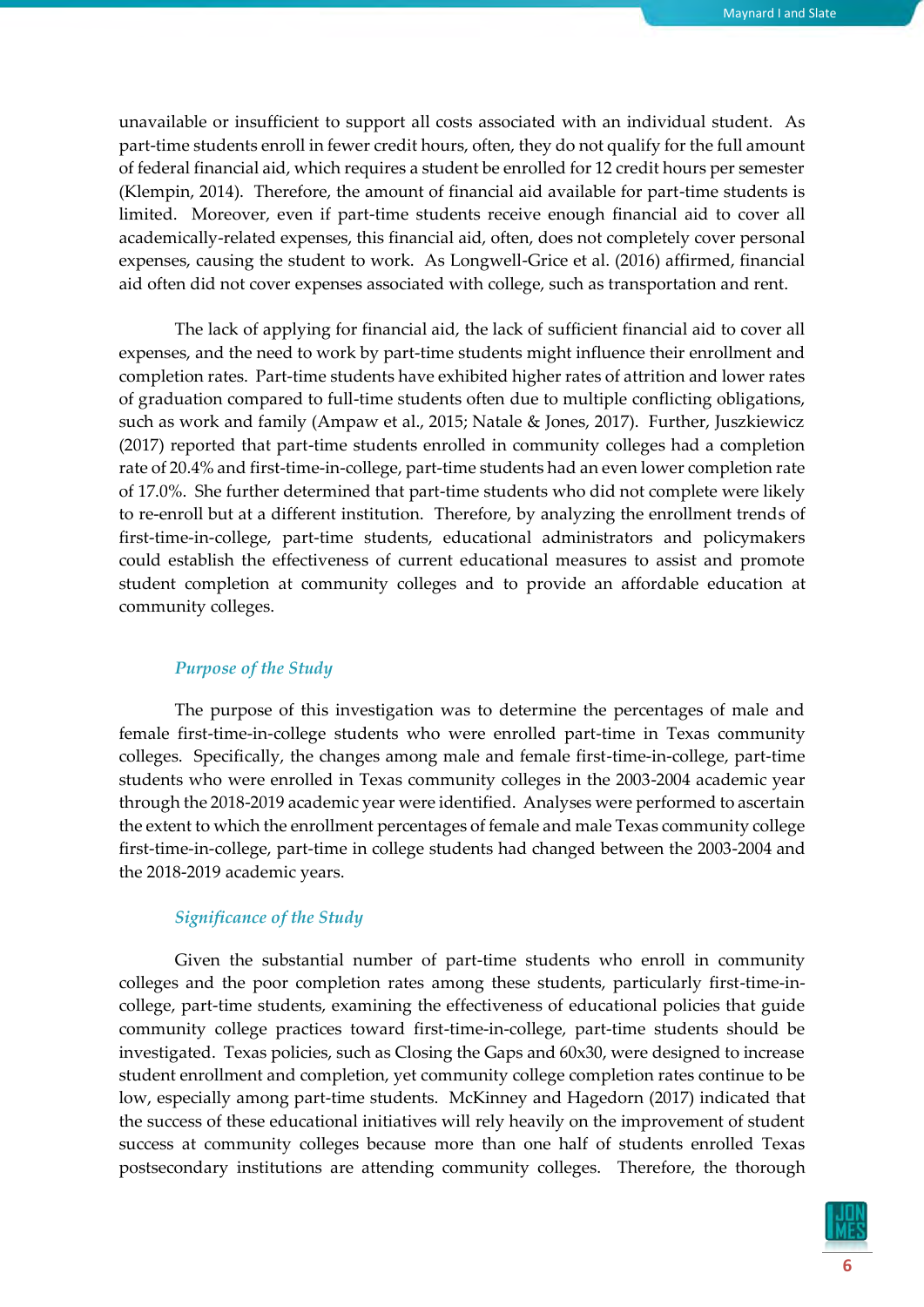examination of these programs might identify effective practices to increase student enrollment and completion as well as ineffective strategies that might hinder student enrollment and completion in Texas community colleges. Through the identification of successful measures and practices, community college administrators and state legislators can design and implement new educational initiatives to support and improve student success further.

Moreover, community colleges are under additional pressure to increase student success rates because of recent legislation that ties state funding to student success (Natale & Jones, 2018). In 2013, Texas endorsed a performance-based funding model for postsecondary institutions, including community colleges, which apportioned 10% of funding on the outcomes of certain student performance metrics (McKinney & Hagedorn, 2017; Natale & Jones, 2018). Some of the metrics that determine institutional funding are: completing developmental courses, achieving semester hour benchmarks (e.g., 15 hours, 30 hours), and attaining a degree or certificate (McKinney & Hagedorn, 2017). Considering the consequence of student performance on funding and the importance to demonstrate to lawmakers and the general public the validity and worth of community colleges, administrators should identify and implement effectual strategies to assist student enrollment, persistence, and graduation rates.

### *Research Questions*

The research questions addressed in this investigation were (a) What is the gender diversity of Texas community college first-time-in-college, part-time students?; (b) What is the difference in the enrollment percentages of Texas female community college first-timein-college, part-time students between the 2003-2004 and the 2011-2012 academic years, between the 2011-2012 and the 2018-2019 academic years, and between the 2003-2004 and the 2018-2019 academic years?; (c) What is the difference in the enrollment percentages of Texas male community college first-time-in-college, part-time students between the 2003- 2004 and the 2011-2012 academic years, between the 2011-2012 and the 2018-2019 academic years, and between the 2003-2004 and the 2018-2019 academic years?; (d) What trends were present in the gender diversity of first-time in college part-time students enrolled in Texas community college first-time-in-college, full-time students in the 2003-2004 through the 2018-2019 academic years?; and (e) Which community colleges exhibited the greatest percent differences in first-time-in-college, part-time students between the 2003-2004 academic year and the 2018-2019 academic year? The first research question was repeated for the 2003-2004 through the 2018-2019 academic years whereas the remaining research questions, with the exception of the trends questions, were addressed for three academic year comparisons. The trend questions involved all 16 academic years of data.

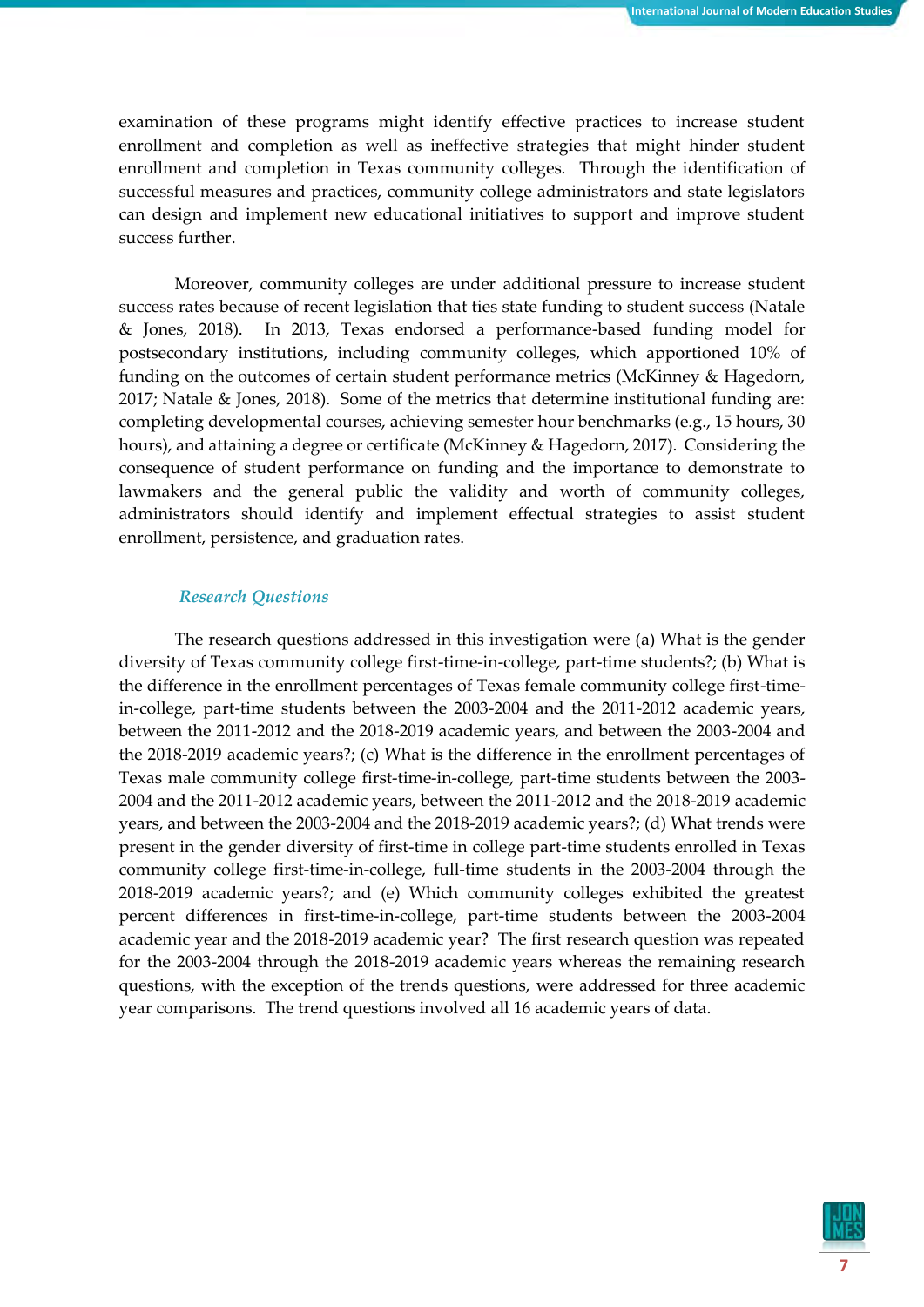### **METHOD**

### *Research Design*

A non-experimental, causal-comparative research design was used for this empirical investigation (Creswell & Creswell, 2018; Johnson & Christensen, 2017). An archival dataset was examined to ascertain the degree to which differences might be present in the percentages of male and female, first-time-in-college, part-time students at Texas community colleges. Because both the independent variable and the dependent variables had occurred previously, other variables that might have been present and that might have influenced the dependent variable could not be examined in this study (Creswell & Creswell, 2018).

The particular academic years in which male and female students were enrolled in Texas community colleges were the independent variable in this empirical study. Data were analyzed for the 2003-2004 through the 2018-2019 academic years. In this investigation, the dependent variables were the percentages of student enrollment who were male and the percentages of student enrollment who were female students and who were enrolled in Texas community colleges during this period. Only data on students who were first-timein-college, part-time students enrolled in Texas community colleges were analyzed from the 2003-2004 through the 2018-2019 academic years.

### *Participants and Instrumentation*

Participants in this study were first-time-in-college, part-time students who enrolled in a Texas community college between the 2003-2004 and the 2018-2019 academic years. Archival data for all Texas community colleges were acquired from the Texas Higher Education Coordinating Board Interactive Accountability System for these academic years. Individual community colleges report all data, such as student enrollment numbers, student enrollment status (i.e., full-time, part-time, and both) and student demographic information, obtained from the Texas Higher Education Coordinating Board. These data compiled by the Texas Higher Education Coordinating Board were publicly available through the Texas Higher Education Coordinating Board Interactive Accountability System. A total of 16 years of data were examined for this study.

#### *Data Analysis*

The Texas Higher Education Coordinating Board links gender and enrollment status of students with the academic year and with first-time-in-college status, therefore paired samples t-tests were used in this study. Parametric paired sample t-tests were determined to be appropriate because the majority of the underlying assumptions for this inferential statistical procedure were met (Slate & Rojas-LeBouef, 2011). Results will now be reported by research question.

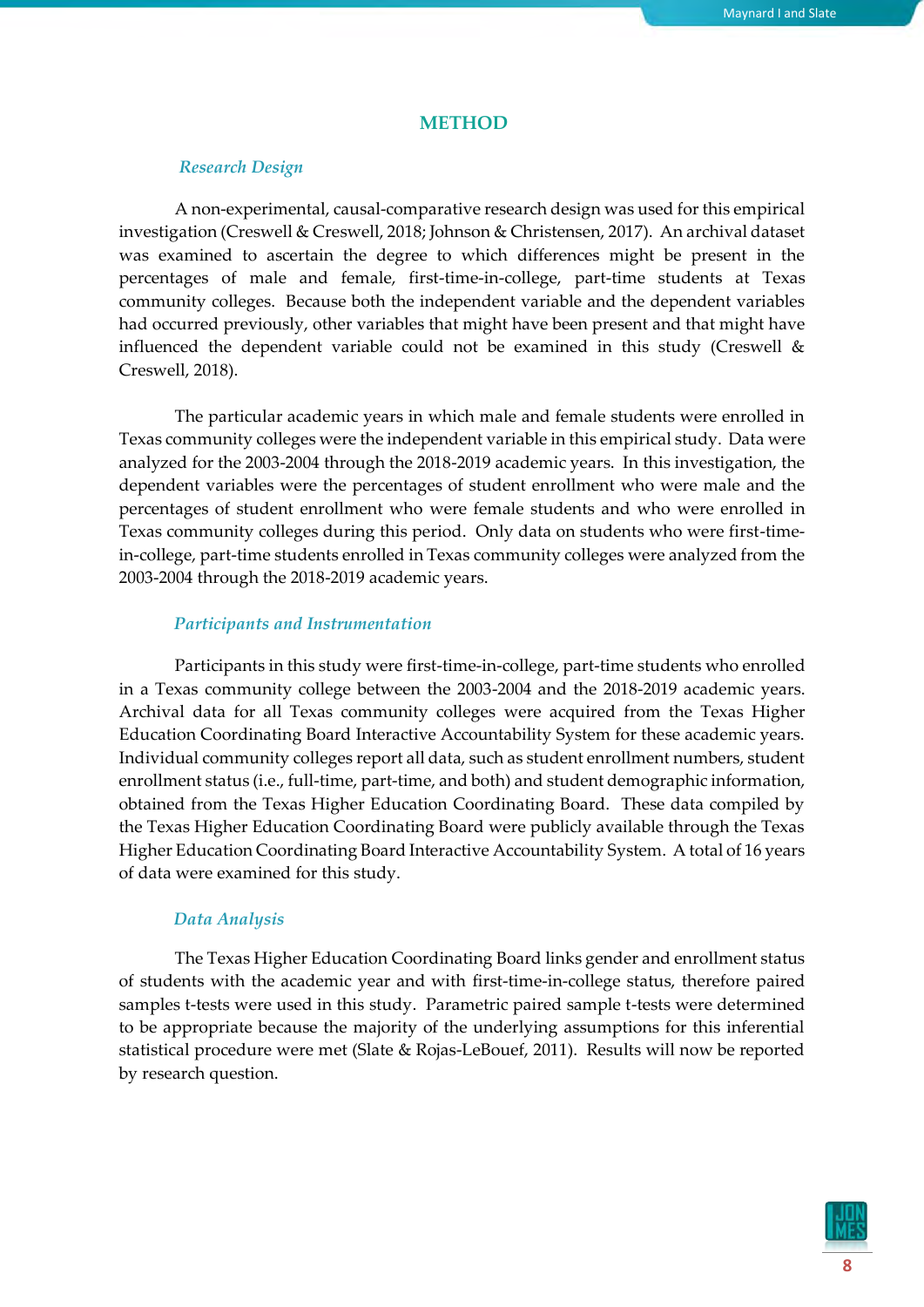### **RESULTS**

### *Results for Research Question One*

To answer the first research question, "What are the enrollment percentages of male and female first-time-in-college, part-time students in Texas community colleges from the 2003-2004 academic year through the 2018-2019 academic year?" descriptive statistics were calculated. As revealed in Tables 1 and 2, part-time male and female enrollment percentages over this 16-year period were quite consistent. The part-time, male, first-time-in-college Texas community college enrollment rates ranged from a low of 42.51% in the 2003-2004 academic year to a high of 46.48% in the 2009-2010 academic year. Accordingly, the parttime, male enrollment of first-time-in-college Texas community college students varied by only 3.97 percentage points in this 16-year period. The part-time, female, first-time-incollege Texas community college enrollment rates ranged from a low of 53.52% in the 2009- 2010 academic year to a high of 57.49% in the 2003-2004 academic year. As such, the parttime, female enrollment of first-time-in-college Texas community college students varied by only 3.97 percentage points in this 16-year period.

### Table 1

| Academic Year | n of community colleges | $M\%$ | SD%  |
|---------------|-------------------------|-------|------|
| 2003-2004     | 69                      | 42.51 | 6.32 |
| 2004-2005     | 69                      | 44.93 | 7.03 |
| 2005-2006     | 69                      | 44.26 | 5.84 |
| 2006-2007     | 69                      | 45.21 | 6.44 |
| 2007-2008     | 70                      | 44.78 | 7.94 |
| 2008-2009     | 70                      | 45.40 | 8.60 |
| 2009-2010     | 71                      | 46.48 | 8.42 |
| 2010-2011     | 71                      | 45.81 | 6.96 |
| 2011-2012     | 71                      | 44.12 | 7.85 |
| 2012-2013     | 72                      | 44.15 | 6.58 |
| 2013-2014     | 72                      | 45.12 | 6.17 |
| 2014-2015     | 72                      | 44.87 | 7.02 |
| 2015-2016     | 72                      | 45.74 | 6.15 |

*Descriptive Statistics for Texas Male, Part-time, First-Time-in-College Students Community College Students Between the 2003-2004 and 2018-2019 Academic Years*

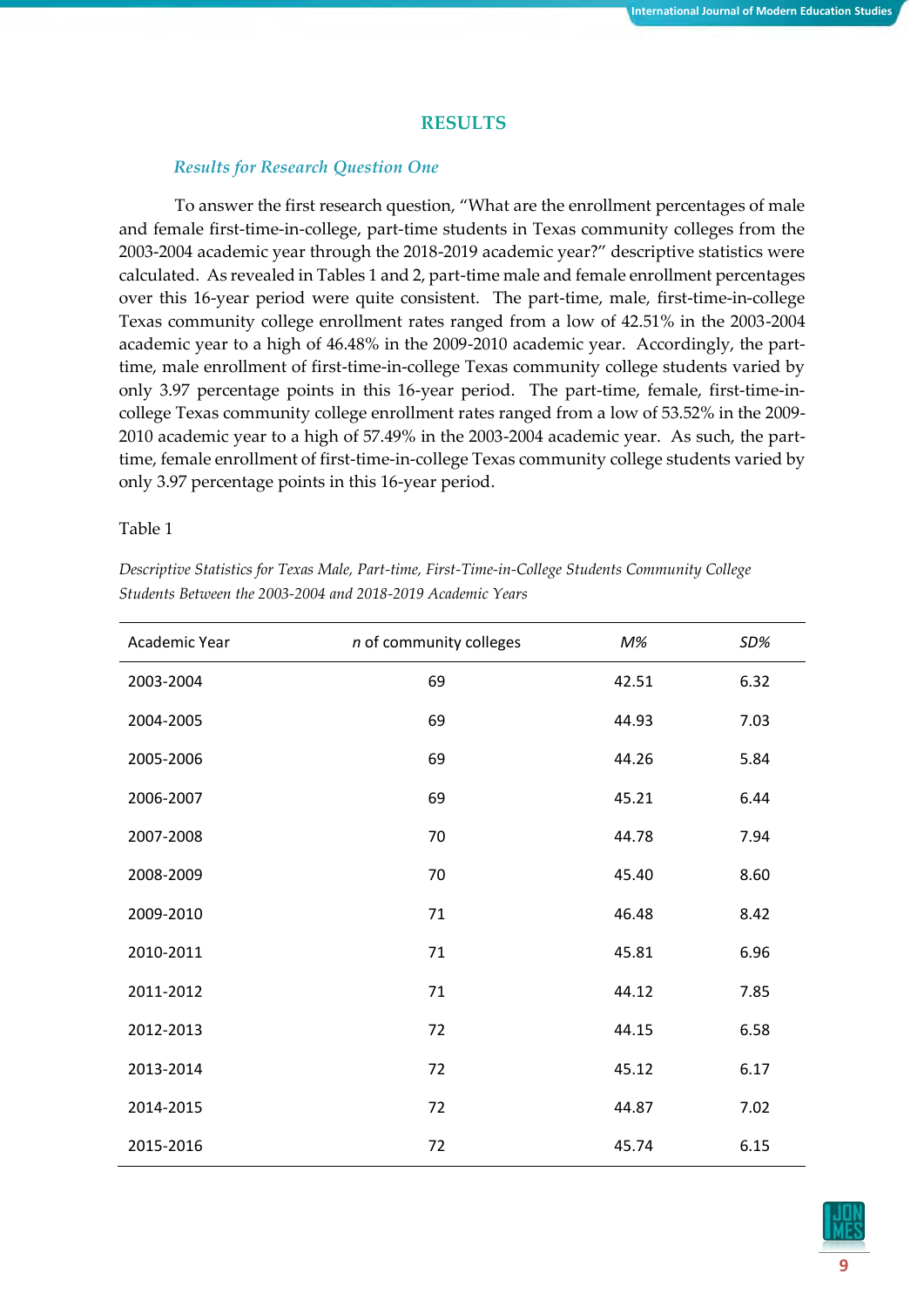| 2016-2017 | 72 | 46.26 | 7.66 |
|-----------|----|-------|------|
| 2017-2018 | 72 | 44.13 | 7.56 |
| 2018-2019 | 72 | 43.42 | 7.50 |

Table 2

| Descriptive Statistics for Texas Female, Part-time, First-Time-in-College Students Community College |  |
|------------------------------------------------------------------------------------------------------|--|
| Students Between the 2003-2004 and 2018-2019 Academic Years                                          |  |

| Academic Year | n of community colleges | $M\%$ | SD%  |
|---------------|-------------------------|-------|------|
| 2003-2004     | 69                      | 57.49 | 6.32 |
| 2004-2005     | 69                      | 55.07 | 7.03 |
| 2005-2006     | 69                      | 55.74 | 5.84 |
| 2006-2007     | 69                      | 54.79 | 6.44 |
| 2007-2008     | 70                      | 55.22 | 7.94 |
| 2008-2009     | 70                      | 54.60 | 8.60 |
| 2009-2010     | 71                      | 53.52 | 8.42 |
| 2010-2011     | 71                      | 54.19 | 6.96 |
| 2011-2012     | 71                      | 55.88 | 7.85 |
| 2012-2013     | 72                      | 55.85 | 6.58 |
| 2013-2014     | 72                      | 54.88 | 6.17 |
| 2014-2015     | 72                      | 55.13 | 7.02 |
| 2015-2016     | 72                      | 54.26 | 6.15 |
| 2016-2017     | 72                      | 53.74 | 7.66 |
| 2017-2018     | 72                      | 55.87 | 7.56 |
| 2018-2019     | 72                      | 56.58 | 7.50 |

# *Results for Research Question Two*

To answer the second research question, "What is the difference in the enrollment percentages of Texas female community college first-time-in-college, part-time students between the 2003-2004 and the 2011-2012 academic years, between the 2011-2012 and the

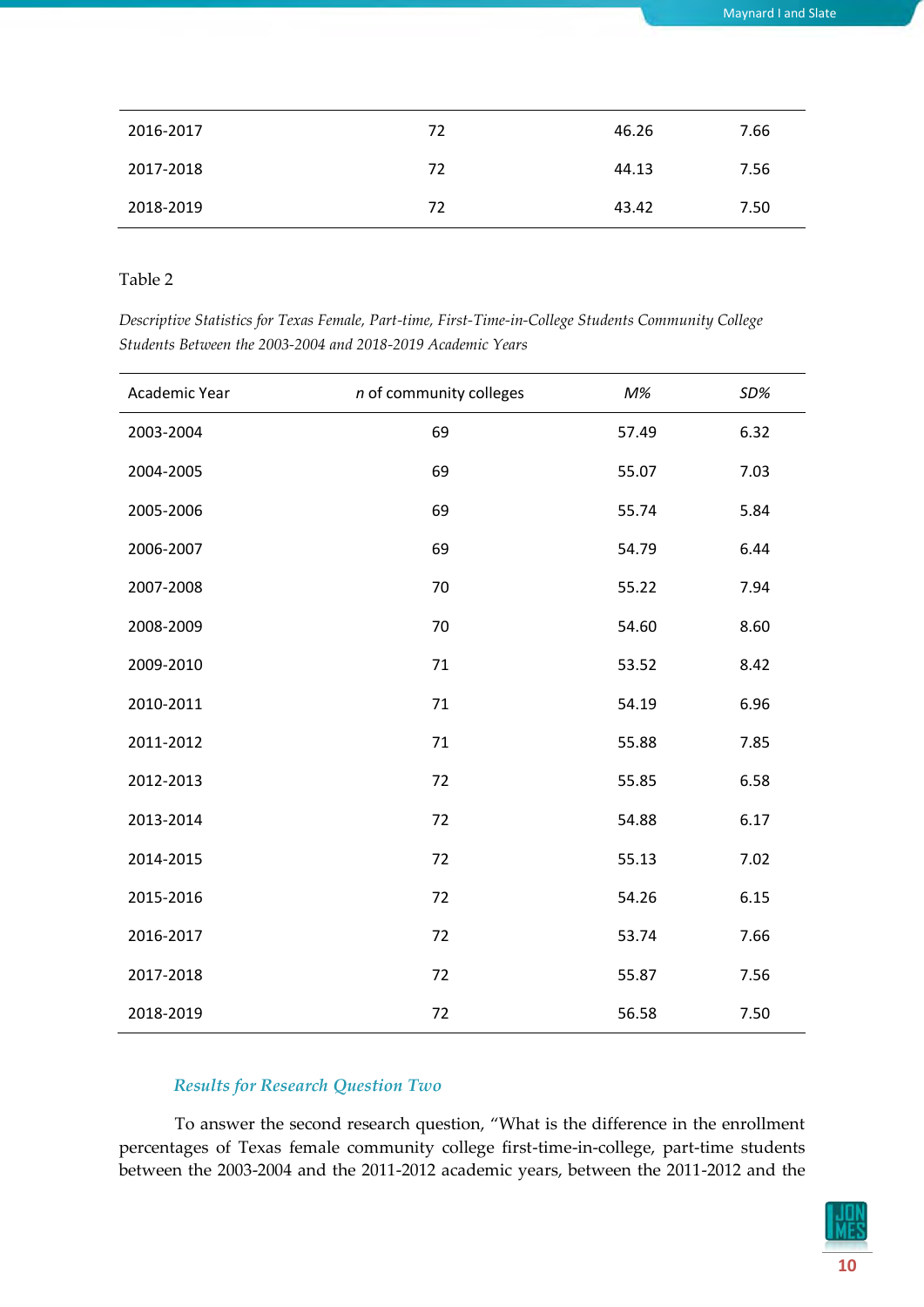2018-2019 academic years, and between the 2003-2004 and the 2018-2019 academic years?", three paired samples t-tests were calculated. For the 2003-2004 and 2011-2012 academic year comparisons, a statistically significant difference was revealed in part-time, female enrollment percentages,  $t(68) = 1.97$ ,  $p = .05$ . The difference represented a small effect size (Cohen's d) of 0.22 (Cohen, 1988). A statistically significantly lower enrollment rate was present for Texas part-time, female, first-time-in-college students in the 2003-2004 academic year, 57.49%, than in the 2011-2012 academic year, 55.93%, a difference of 1.56%. Between the 2011-2012 and 2018-2019 academic years, a statistically significant difference in parttime, female enrollment percentages,  $t(69) = -0.70$ ,  $p = .49$ , was not present. In the 2011-2012 and the 2018-2019 academic years, the enrollment rates of Texas part-time, female, firsttime-in-college students were 55.94% and 56.73%, respectively. Lastly, between the 2003- 2004 and 2018-2019 academic years, a statistically significant difference was not present in Texas part-time, female enrollment percentages,  $t(67) = 0.90$ ,  $p = .37$ . Part-time, female enrollment percentages were 57.64% and 56.70% in the 2003-2004 and 2018-2019 academic years, respectively. Table 3 contains the descriptive statistics for these analyses.

### Table 3

*Descriptive Statistics for Texas Female, Part-time, First-Time-in-College Students Community College Students for the Beginning Point, Midpoint, and Ending Points*

| Academic Year | n of community colleges | M%    | SD%  |
|---------------|-------------------------|-------|------|
| 2003-2004     | 69                      | 57.49 | 6.32 |
| 2011-2012     | 70                      | 55.94 | 7.88 |
| 2018-2019     | 68                      | 56.70 | 7.52 |

### *Results for Research Question Three*

Regarding the third research question, "What is the difference in the enrollment percentages of Texas male community college first-time-in-college, part-time students between the 2003-2004 and the 2011-2012 academic years, between the 2011-2012 and the 2018-2019 academic years, and between the 2003-2004 and the 2018-2019 academic years?", three paired samples t-tests were calculated. For the 2003-2004 and 2011-2012 academic year comparisons, a statistically significant difference was yielded in part-time, male enrollment percentages,  $t(68) = -1.97$ ,  $p = .05$ . The effect size (Cohen's d) was small, 0.22 (Cohen, 1988). A statistically significantly higher enrollment rate was present for Texas part-time, male, first-time-in-college students, 42.51%, in the 2003-2004 academic year than in the 2011-2012 academic year, 44.07%, a difference of 1.56 percentage points. Between the 2011-2012 and 2018-2019 academic years, a statistically significant difference in part-time, male enrollment percentages,  $t(69) = 0.70$ ,  $p = .49$ , was not present. In the 2011-2012 and the 2018-2019 academic years, the enrollment rates of Texas full-time, male, first-time-in-college students were 44.06% and 43.27%, respectively. Lastly, between the 2003-2004 and 2018-2019 academic years, a statistically significant difference was not present in Texas part-time, male enrollment percentages,  $t(67) = -0.90$ ,  $p = .37$ . Part-time, male enrollment percentages were

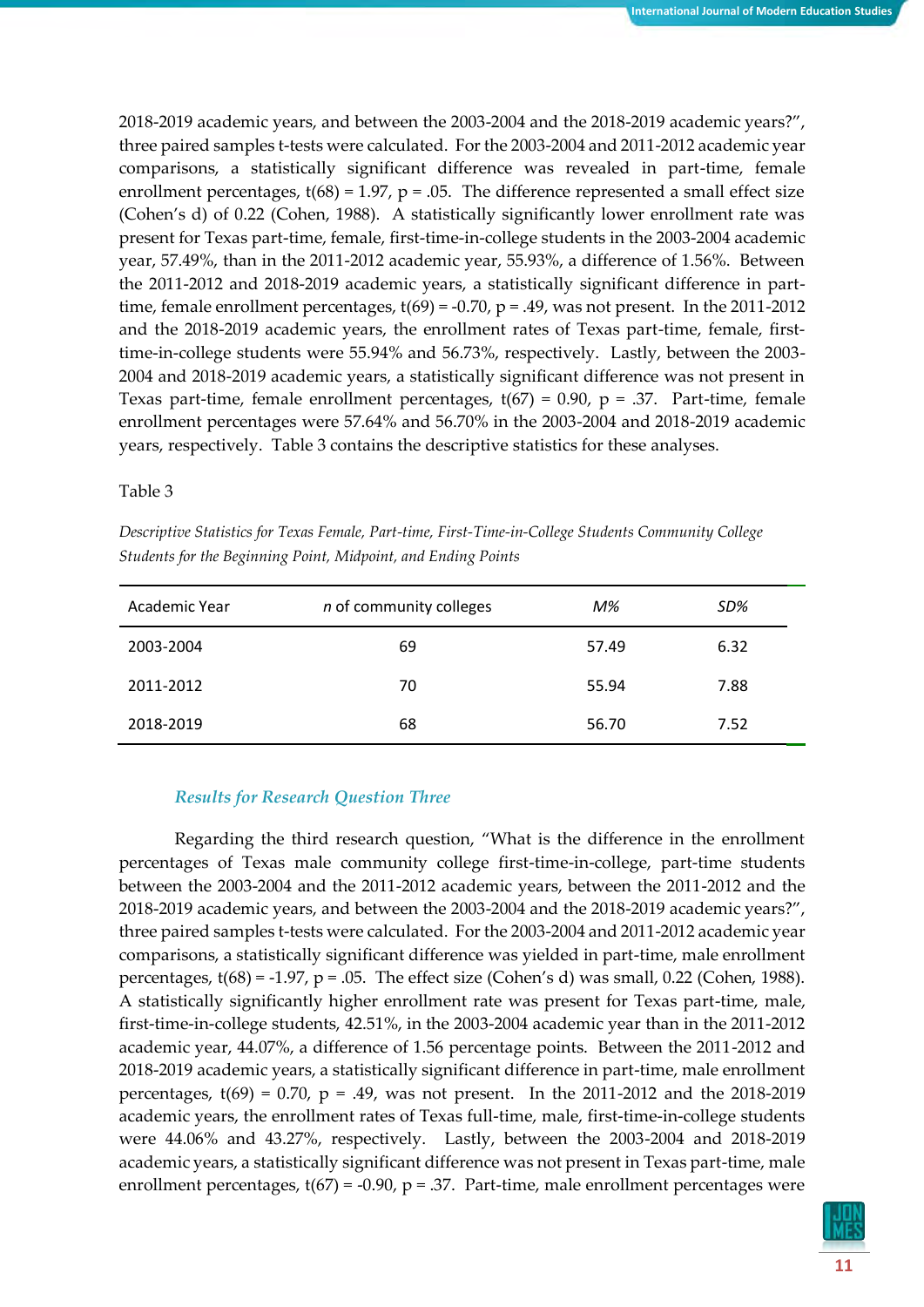42.36% and 43.30% in the 2003-2004 and 2018-2019 academic years, respectively. Revealed in Table 4 are the descriptive statistics for these analyses.

### Table 4

*Descriptive Statistics for Texas Male, Part-time, First-Time-in-College Students Community College Students for the Beginning Point, Midpoint, and Ending Points*

| Academic Year | <i>n</i> of community colleges | M%    | SD%  |
|---------------|--------------------------------|-------|------|
| 2003-2004     | 69                             | 42.51 | 6.32 |
| 2011-2012     | 70                             | 44.06 | 7.88 |
| 2018-2019     | 68                             | 43.30 | 7.52 |

### *Results for Research Question Four*

In reference to the fourth research question, "What trends were present in the gender diversity of first-time-in-college, part-time students enrolled in Texas community college first-time full-time students in the 2003-2004 through the 2018-2019 academic years?", descriptive statistics were calculated. Depicted in Figure 1 are the enrollment trends over time of male and female, part-time, first-time-in-college Texas community college students for the 2003-2004 academic year through the 2018-2019 academic year. Part-time, first-timein-college, female enrollment rates were slightly higher than part-time, first-time-in-college, male enrollment rates for every academic year. Both male and female enrollment rates over time remained relatively consistent over the 16-year span.



### Figure 1.

*Total enrollment rates of male and female, part-time, first-time-in-college Texas community college students for the 2003-2004 academic year through the 2018-2019 academic year.*

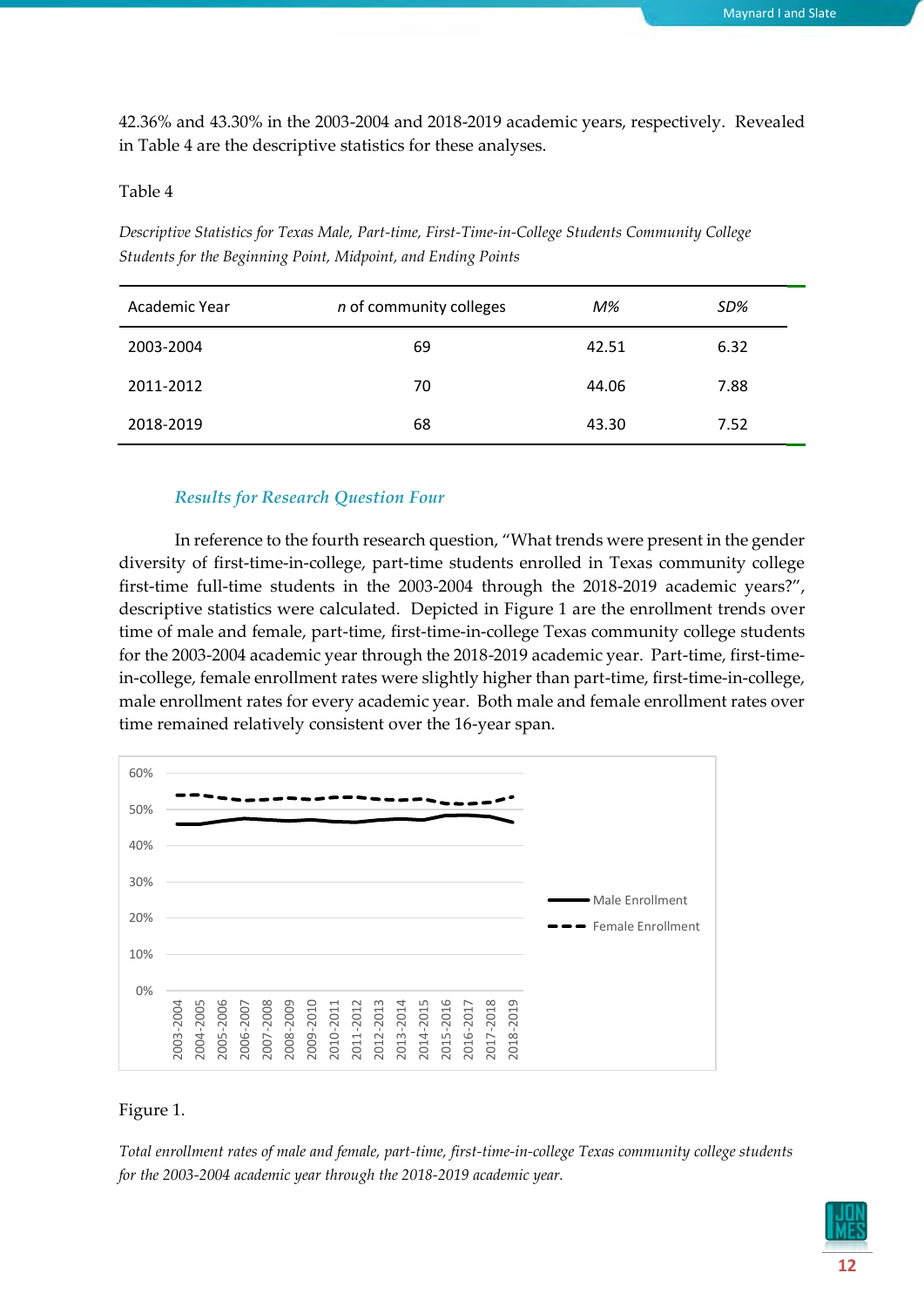### *Results for Research Question Five*

To answer the fifth research question, "Which community colleges exhibited the greatest percent differences in first-time-in-college, part-time students between the 2003- 2004 academic year and the 2018-2019 academic year?", descriptive statistics were calculated separately for male and female students. As revealed in Table 5, Southwest Collegiate Institute for the Deaf had the greatest percent increase of 44% for male, first-time-in-college, part-time enrollment in Texas community colleges, between the 2003-2004 academic year and the 2018-2019 academic year. Following Southwest Collegiate Institute for the Deaf were Trinity Valley Community College (15%) and Southwest Texas Junior College (14%).

### Table 5

*Descriptive Statistics of the Top Ten Texas Community Colleges with the Greatest Increase in Texas Male, Part-time, First-Time-in-College Students Between the 2003-2004 and 2018-2019 Academic Years*

| <b>Texas Community College</b>                       | M% Change |
|------------------------------------------------------|-----------|
| Southwest Collegiate Institute for the Deaf          | 44.0      |
| <b>Trinity Valley Community College</b>              | 15.0      |
| Southwest Texas Junior College                       | 14.0      |
| <b>Alvin Community College</b>                       | 10.0      |
| <b>Texas Southmost College</b>                       | 10.0      |
| Dallas County Community College-Cedar Valley College | 9.0       |
| <b>Blinn College District</b>                        | 9.0       |
| Ranger College                                       | 8.0       |
| San Jacinto College-North Campus                     | 7.0       |
| Navarro College                                      | 7.0       |

For female, first-time-in-college, part-time enrollment in Texas community colleges, Western Texas College had the greatest percent increase of 22% from the 2003-2004 academic year to the 2018-2019 academic year. Coastal Bend College (16%) and Victoria College (14%) were second and third respectively. Table 6 contains the descriptive statistics.

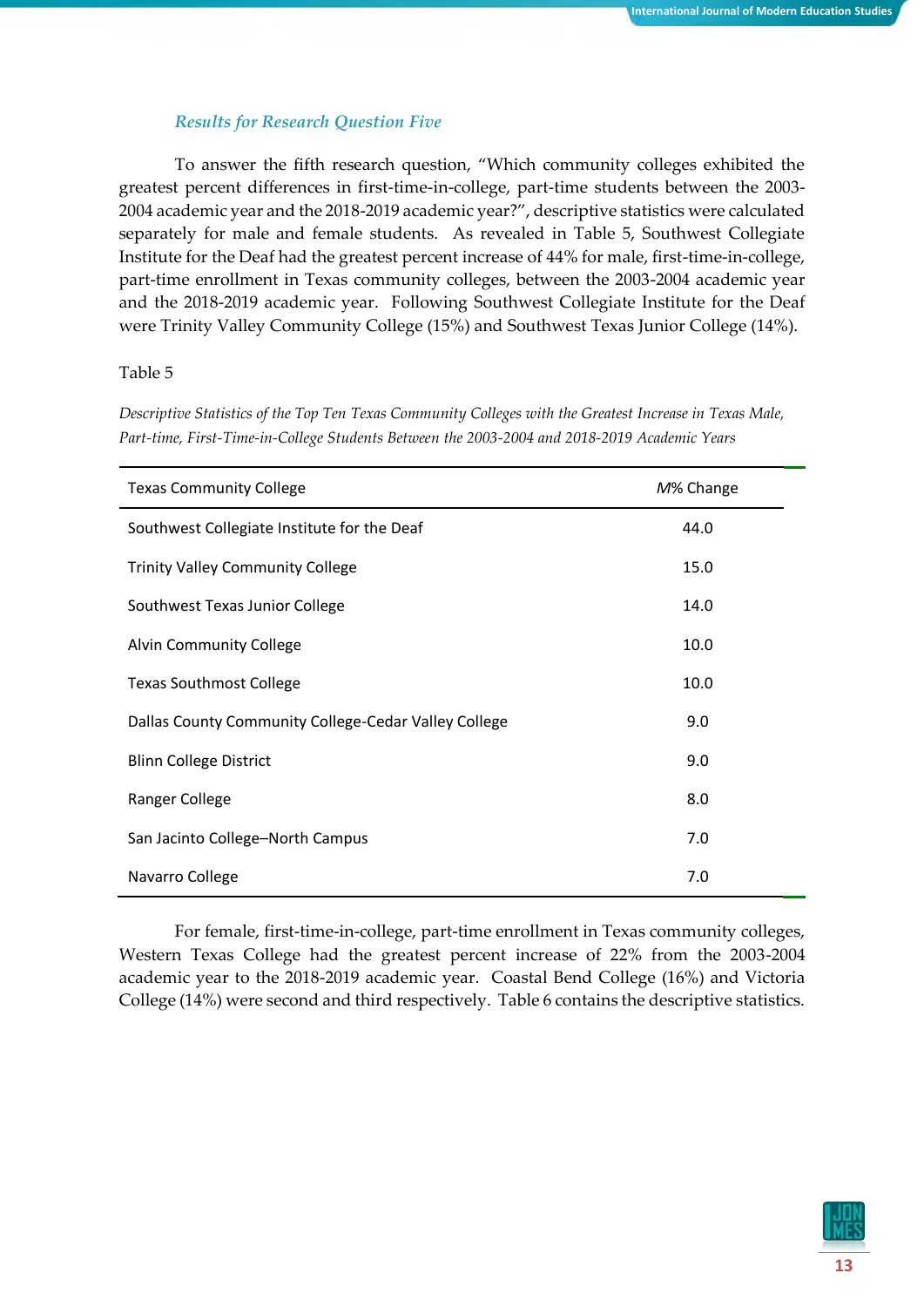#### Table 6

*Descriptive Statistics of the Top Ten Texas Community Colleges with the Greatest Increase in Texas Female, Part-time, First-Time-in-College Students Between the 2003-2004 and 2018-2019 Academic Years*

| <b>Texas Community College</b>    | M% Change |
|-----------------------------------|-----------|
| <b>Western Texas College</b>      | 22.0      |
| <b>Coastal Bend College</b>       | 16.0      |
| Victoria College                  | 14.0      |
| Panola College                    | 13.0      |
| Angelina College                  | 12.0      |
| Northeast Texas Community College | 9.0       |
| South Plains College              | 8.0       |
| Del Mar College                   | 8.0       |
| <b>Weatherford College</b>        | 8.0       |
| <b>Tyler Junior College</b>       | 8.0       |

### **DISCUSSION**

In this multiyear statewide study, enrollment rates for male and female, first-timein-college students enrolled part-time in Texas community colleges from the 2003-2004 academic year through the 2018-2019 academic year were reviewed. For 16 academic years, the enrollment rates for both male and female, part-time, first-time-in-college students changed by 3.97 percentage points. In the 2003-2004 academic year, part-time male, firsttime-in-college students enrollment rates reached a low of 42.51% and in the 2009-2010 academic year a high of 46.48%. Enrollment rates for part-time female, first-time-in-college students in Texas community college were lowest in the 2009-2010 academic year (53.52%) and highest in the 2003-2004 academic year (57.49%). Overall, enrollment rates were relatively unchanged for both male and female, part-time, first-time-in-college students enrolled in Texas community colleges.

A statistically significant difference ( $p = .05$ ) was determined for the enrollment rates of both male and female, part-time, first-time-in-college students enrolled in Texas community colleges between the 2003-2004 academic year and the 2011-2012 academic year. However, enrollment rates for all other years were quite consistent and did not result in any statistically significant differences. Over the 16 academic years, enrollment rates increased by 0.91 percentage points for part-time male, first-time-in-college students at Texas community colleges. During the same timeframe, enrollment rates decreased by 0.91 percentage points for part-time female, first-time-in-college students at Texas community

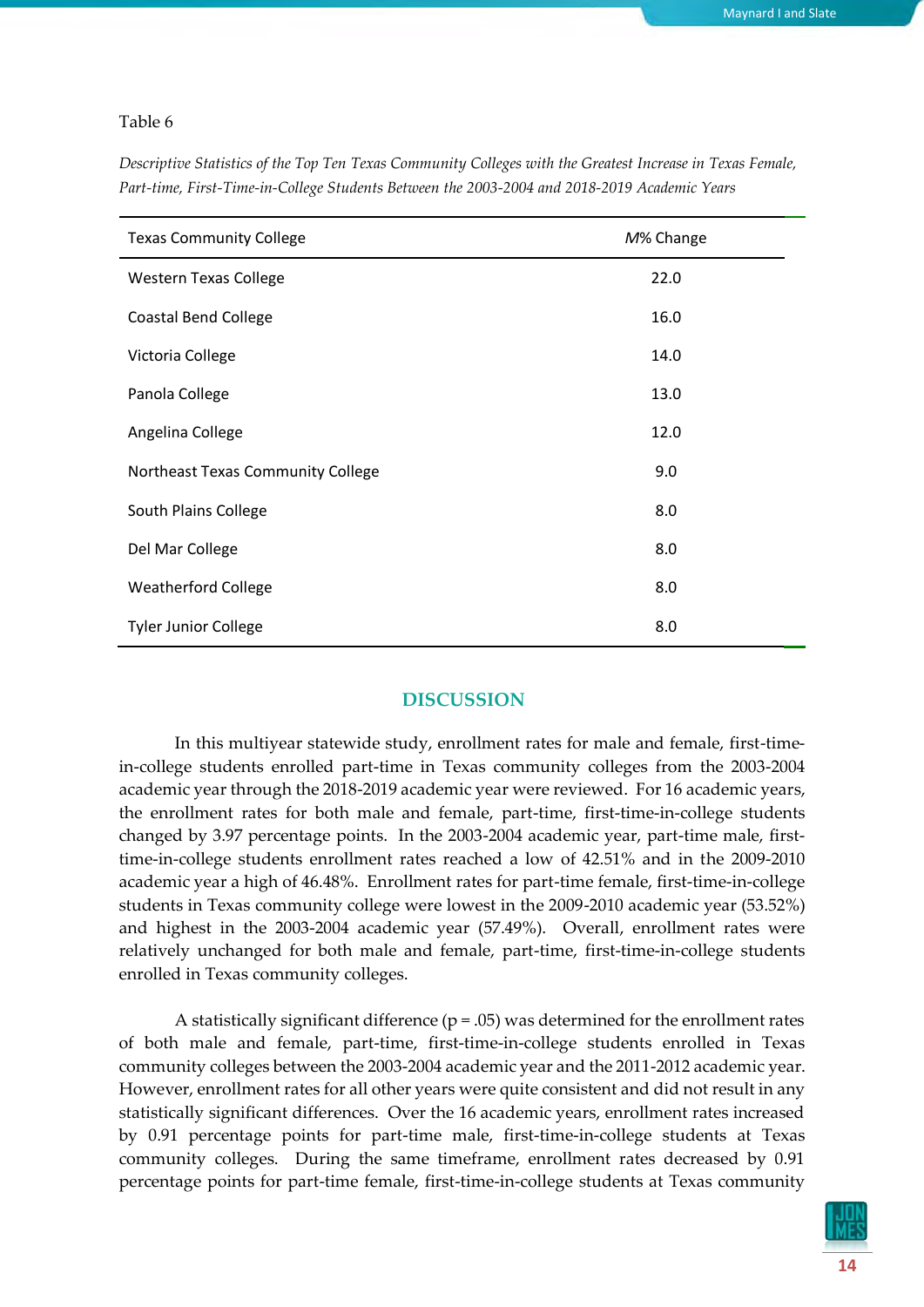colleges. Enrollment rates for part-time male, first-time-in-college students at Texas community colleges averaged 44.82% over the 16 academic years and for part-time female, first-time-in-college students at Texas community colleges averaged 55.18% over the 16 academic years.

### *Connections with Existing Literature*

Enrollment rates for part-time, male and female, first-time-in-college students were fairly consistent between the 2003-2004 academic year and the 2018-2019 academic year, as revealed by the findings of this multiyear, statewide investigation. Part-time female, firsttime-in-college enrollment rates were higher than part-time male, first-time-in-college students who enrolled in Texas community colleges and these results were congruent with the findings of other researchers (American Association of Community Colleges, 2018; Ampaw et al., 2015; Cohen et al., 2014; Texas Higher Education Coordinating Board, 2017). According to Ampaw et al. (2015) observed that male, first-time-in-college students exhibited lower enrollment rates in community colleges than female, first-time-in-college students. Additionally, Cohen et al. (2014) noted that female students who enrolled in community colleges were more likely to enroll part-time than full-time when compared to male students. Heller and Cassady (2017) reported that first-year, female students frequently perceived more barriers than male first-year students enrolled in community colleges leading to higher part-time enrollment by female students. Lastly, the Texas Higher Education Coordinating Board (2017) determined that more than half of part-time student enrollment in Texas community colleges were female students. As revealed by the findings of this study, the enrollment rates of part-time female students in Texas community colleges averaged 55.18%.

### *Implications for Policy and for Practice*

Several implications for policy and practice can be made based upon the findings of this multiyear, statewide investigation, in which the enrollment rates of part-time male and female, first-time-in-college students in Texas community colleges were determined. From the 2003-2004 academic year to the 2018-2019 academic year, part-time, male and female, first-time-in-college student enrollment rates over remained mostly unchanged. First, community colleges should examine current strategies for the recruitment and enrollment of part-time, first-time-in-college students. Lee (2017) noted that part-time students often experienced greater difficulty transitioning into community college than full-time students. Therefore, community colleges should provide additional support and resources to parttime students to help ease this transition and provide professional development and training to college employees in departments, such as advising, financial aid, and faculty, who frequently interact with part-time students. Second, community colleges should work to ameliorate the effects of non-academic barriers, such as childcare, food insecurity, and transportation difficulties, as these barriers often prevent students from enrolling in community colleges or remaining enrolled in community colleges (Heller & Cassady, 2017; Lee, 2017).

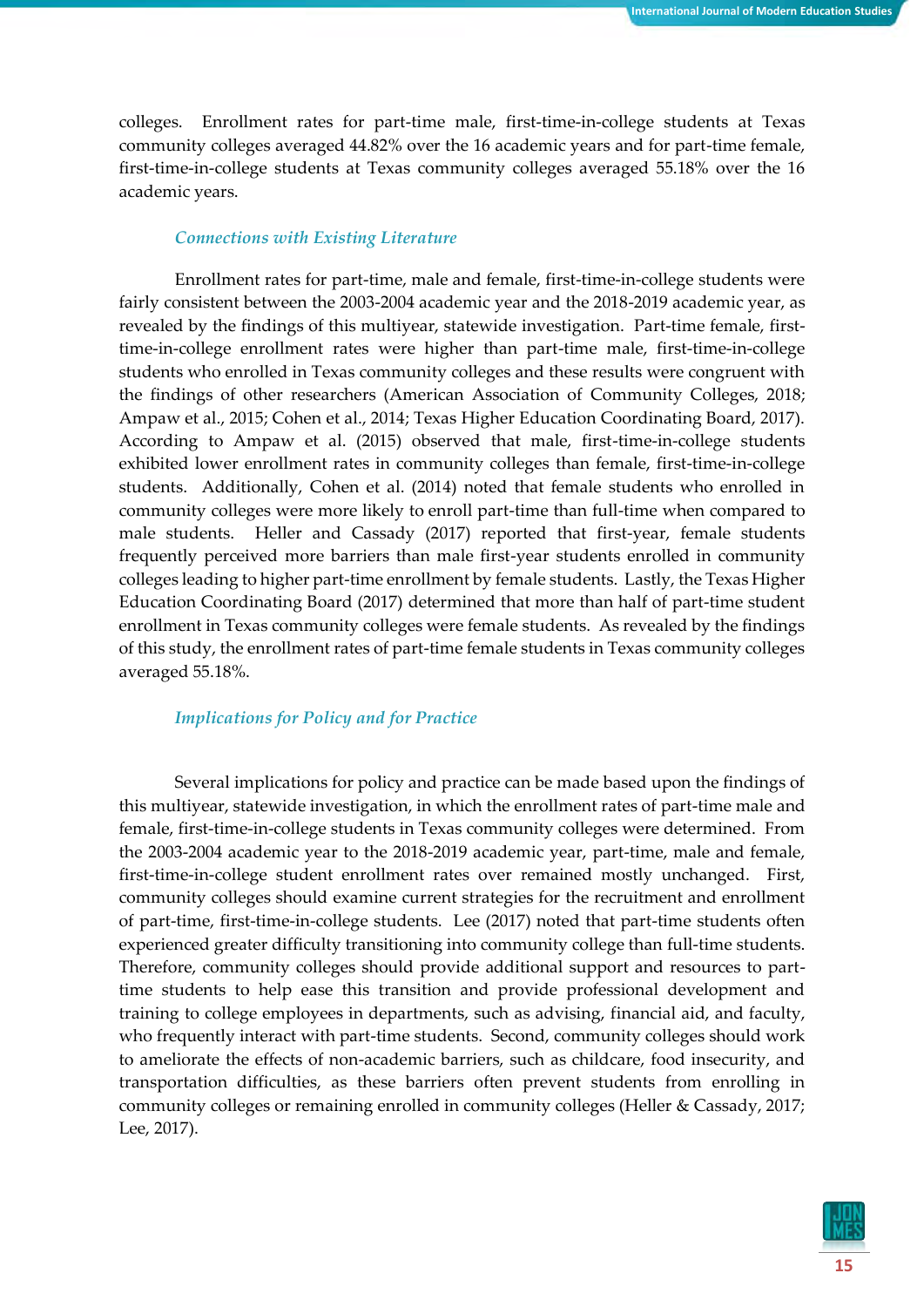Third, given that part-time enrollment is associated with lower success and persistence rates (Juszkiewicz, 2017; Klempin, 2014), policymakers and community college administrators need to identify meaningful and specific interventions to support and retain part-time students. Fourth, community colleges should determine methods to increase the engagement and integration of part-time students into the academic environment. Lee (2017) reported that part-time, community college students identified a lack of connection and belonging as a serious challenge to their education. Therefore, measures should be developed and implemented to better incorporate part-time students into the community college environment, as well as encourage a sense of belonging within in the community college. Finally, community colleges should work to develop degree plans and course schedules that accommodate part-time student schedules. Part-time community college students reported a lack of options, regarding courses and degree plans (Lee, 2017) and community college administrators should be cognizant of part-time student availability when building course schedules.

### *Recommendations for Future Research*

Based upon the findings of this Texas, statewide investigation, various recommendations for future research can be made regarding the enrollment rates of parttime, male and female, first-time-in-college students. First, given that only data from Texas community colleges were examined for this investigation, researchers should determine if other states have similar enrollment rates. Due to this study being based solely on Texas community college, part-time, first-time-in-college students, the degree to which the findings would be generalizable to part-time, first-time-in-college students in other states is unclear. Second, further investigation is needed in regard to the enrollment rates of parttime, first-time-in-college students at 4-year postsecondary institutions. In this study, only community college enrollment rates of part-time male and female, first-time-in-college students were determined. Therefore, the extent to which the findings would be generalizable to 4-year institutions is unknown. Third, researchers are encouraged to examine the enrollment rates of part-time male and female students who are not first-timein-college students to determine if any connections exist between these two groups. Fourth, further research is recommended into the influence of other factors, such as race/ethnicity, age, and employment status, on part-time male and female, first-time-in-college enrollment rates. Given that in this investigation, only the influence of gender on the enrollment rates of part-time, first-time-in-college students were examined, the degree to which these other characteristics might affect enrollment rates in Texas community colleges is unknown. Finally, investigators should conduct studies using mixed methods and/or qualitative research to ascertain underlying causes for the enrollment rates of part-time, first-time-incollege students and to provide further information to aid policymakers in future decisions.

### **CONCLUSION**

In this multiyear, statewide analysis, Texas community college enrollment rates were analyzed for the 2003-2004 academic year through the 2018-2019 academic years for part-time, male and female, first-time-in-college students. Inferential statistical analyses

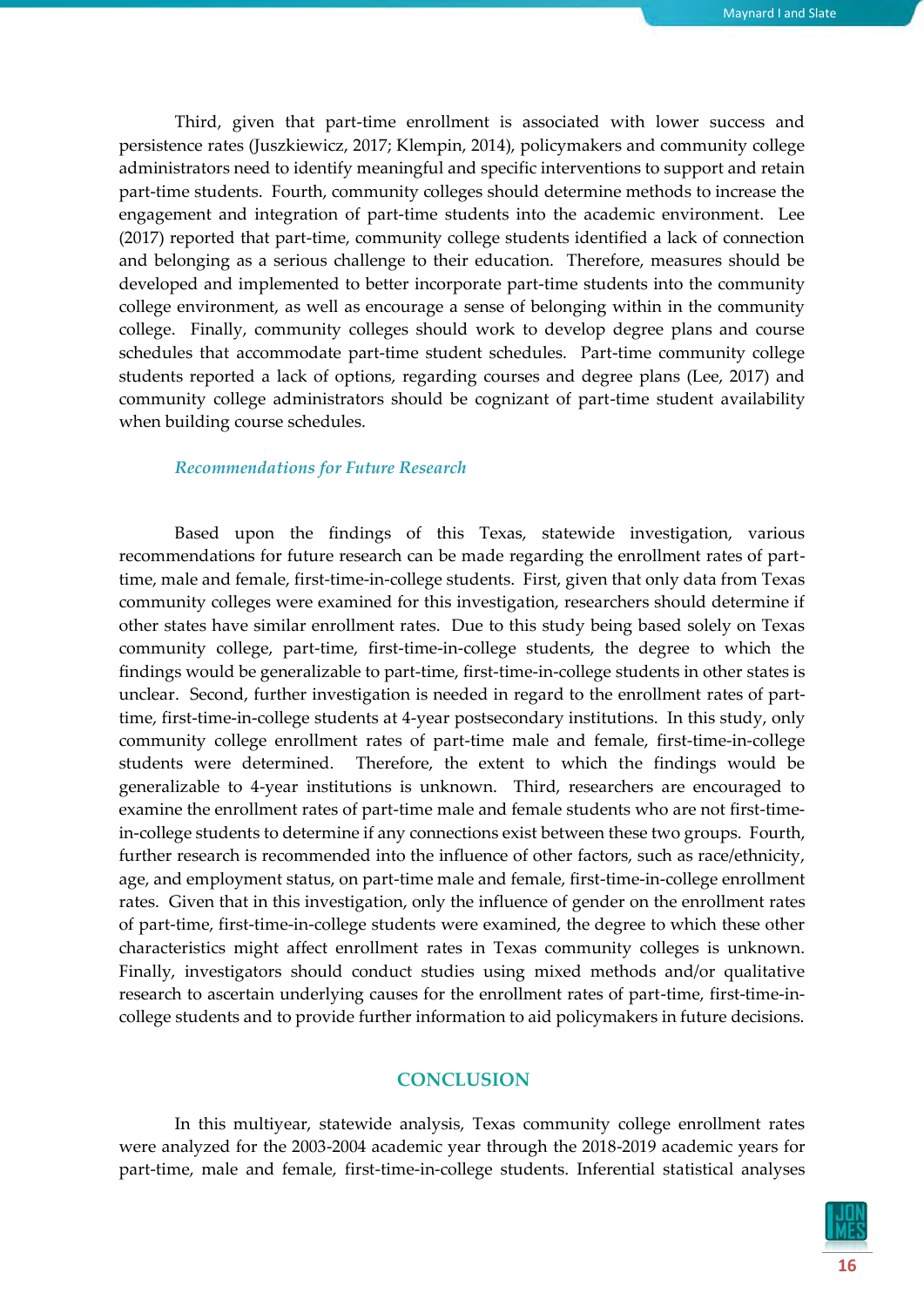revealed a statistically significant increase for part-time male, first-time-in-college students between the 2003-2004 academic year and the 2011-2012 academic year. Furthermore, a statistically significant decrease was revealed in the enrollment rates of part-time female, first-time-in-college students between the 2003-2004 academic year and the 2011-2012 academic year. However, other than these two academic years, no statistically significant difference occurred. Part-time male, first-time-in-college students had enrollment rates consistently around 43.29% during the 16 academic years whereas part-time female, firsttime-in-college students at Texas community colleges remained fairly constant around 56.71%. Also identified in this article were the Texas community colleges that exhibited the greatest increase in enrollment rates for male and female, part-time, first-time-in-college students over the 16-year period. Southwest Collegiate Institute for the Deaf had the greatest increase in enrollment rates of part-time male, first-time-in-college students, increasing by 44.0% between the 2003-2004 academic year and the 2018-2019 academic year. Western Texas College had the greatest increase in enrollment rates of female, part-time, first-time-in-college students, increasing by 22.0% between the 2003-2004 academic year and the 2018-2019 academic year.

In examining the enrollment rates of part-time, male and female, first-time-in-college students in Texas community colleges over time, the effectiveness of Texas educational policies remains unclear. Statewide educational initiatives, such as Closing the Gaps and 60x30, were designed, at least in part, to increase enrollment rates of first-time-in-college students. Further investigation is needed to determine which approaches were successful in supporting part-time, first-time-in-college student enrollment and which methods were ineffectual in increasing part-time, first-time-in-college student enrollment.

## **REFERENCES**

- American Association of Community Colleges. (2018). Fast facts 2018. *Fast Facts.* Retrieved from https://www.aacc.nche.edu/wp-content/uploads/2018/04/2018-Fast-Facts.pdf
- Ampaw, F., Partlo, M., Hullender, T., & Wagner, N. (2015). Do community colleges promote postsecondary and labor market success for first-generation students? *Journal of The First-Year Experience & Students in Transition, 27*(1), 9-28. Retrieved from https://eric.ed.gov/?id=EJ1102761
- Atherton, M. (2014). Academic preparedness of first-generation college students: Different perspective. *Journal of College Student Development, 55*, 824-829. https://doi.org/10.1353/csd.2014.0081
- Boggs, G. R. (2011). The American community college: From access to success. *About Campus*, *16*(2), 2-10. https://doi.org/10.1002/abc.20055
- Cohen, A. M., Brawer, F. B., & Kisker, C. B. (2014). *The American community college* (6th ed.). San Francisco, CA: Jossey-Bass.
- Cohen, J. (1988). *Statistical power analysis for the behavioral sciences* (2nd ed.)*.* Hillsdale, NJ: Lawrence Erlbaum.

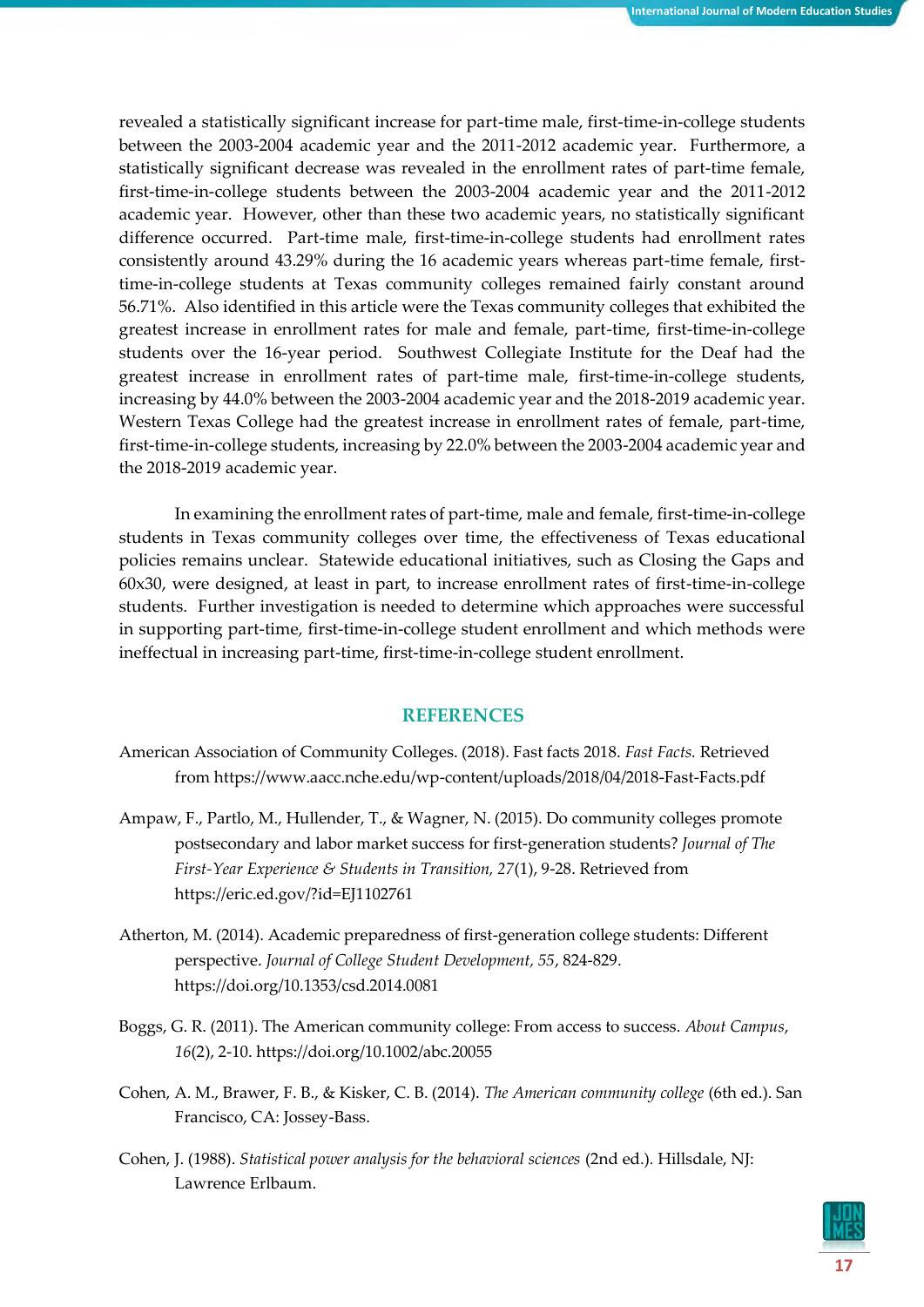- Creswell, J. W., & Creswell, J. D. (2018). *Research design: Qualitative, quantitative, and mixed methods approaches* (5th ed.). Thousand Oaks, CA: Sage.
- Field, A. (2018). *Discovering statistics using SPSS* (5th ed.). Thousand Oaks, CA: Sage.
- Fike, D. S., & Fike, R. (2008). Predictors of first-year student retention in the community college. *Community College Review, 36*(2), 68-88. https://doi.org/10.1177/0091552108320222
- Harlow, A. J., & Bowman, S. L. (2016). Examining the career decision self-efficacy and career maturity of community college and first-generation students. *Journal of Career Development, 43*, 512-525. https://doi.org/10.1177/0894845316633780
- Heller, M. L., & Cassady, J. C. (2017). The impact of perceived barriers, academic anxiety, and resource management strategies on achievement in first-year community college students. *Journal of The First-Year Experience & Students in Transition, 29*(1), 9-32.
- Jabbar, H., Sánchez, J., & Epstein, E. (2017). Getting from here to there: The role of geography in community college students' transfer decisions. *Urban Review, 49*, 746-776. https://doi.org/10.1007/s11256-017-0420-2
- Johnson, R. B., & Christensen, L. B. (2017). *Educational research: Quantitative, qualitative, and mixed approaches* (6th ed.). Thousand Oaks, CA: Sage.
- Juszkiewicz, J. (2017, November). *Trends in community college enrollment and completion data, 2017.* Washington, DC: American Association of Community Colleges.
- Klempin, S. (2014). *Redefining full-time in college: Evidence on 15-credit strategies.* Community College Research Center, Columbia University. Retrieved from http://www.eric.ed.gov/contentdelivery/servlet/ERICServlet?accno=ED547251
- Lee, N. E. (2017). The part-time student experience: Its influence on student engagement, perceptions, and retention. *Canadian Journal for the Study of Adult Education, 30*(1), 1-18. Retrieved from https://cjsae.library.dal.ca/index.php/cjsae/article/view/5392
- Longwell-Grice, R., Adsitt, N. Z., Mullins, K., & Serrata, W. (2016). The first ones: Three studies on first-generation college students. *NACADA Journal, 36*(2), 34-46. https://doi.org/10.12930/NACADA-13-028
- Ma, J., & Baum, S. (2016). *Trends in community colleges: Enrollment, prices, student debt, and completion*. College Board Research Brief. Retrieved from http://trends.collegeboard.org/sites/default/files/trends-in-community-collegesresearch-brief.pdf
- McKinney, L., & Hagedorn, L. S. (2017). Performance-based funding for community colleges: Are colleges disadvantaged by serving the most disadvantaged students? *The Journal of Higher Education, 88*(2), 159-182. https://doi.org/10.1080/00221546.2016.1243948

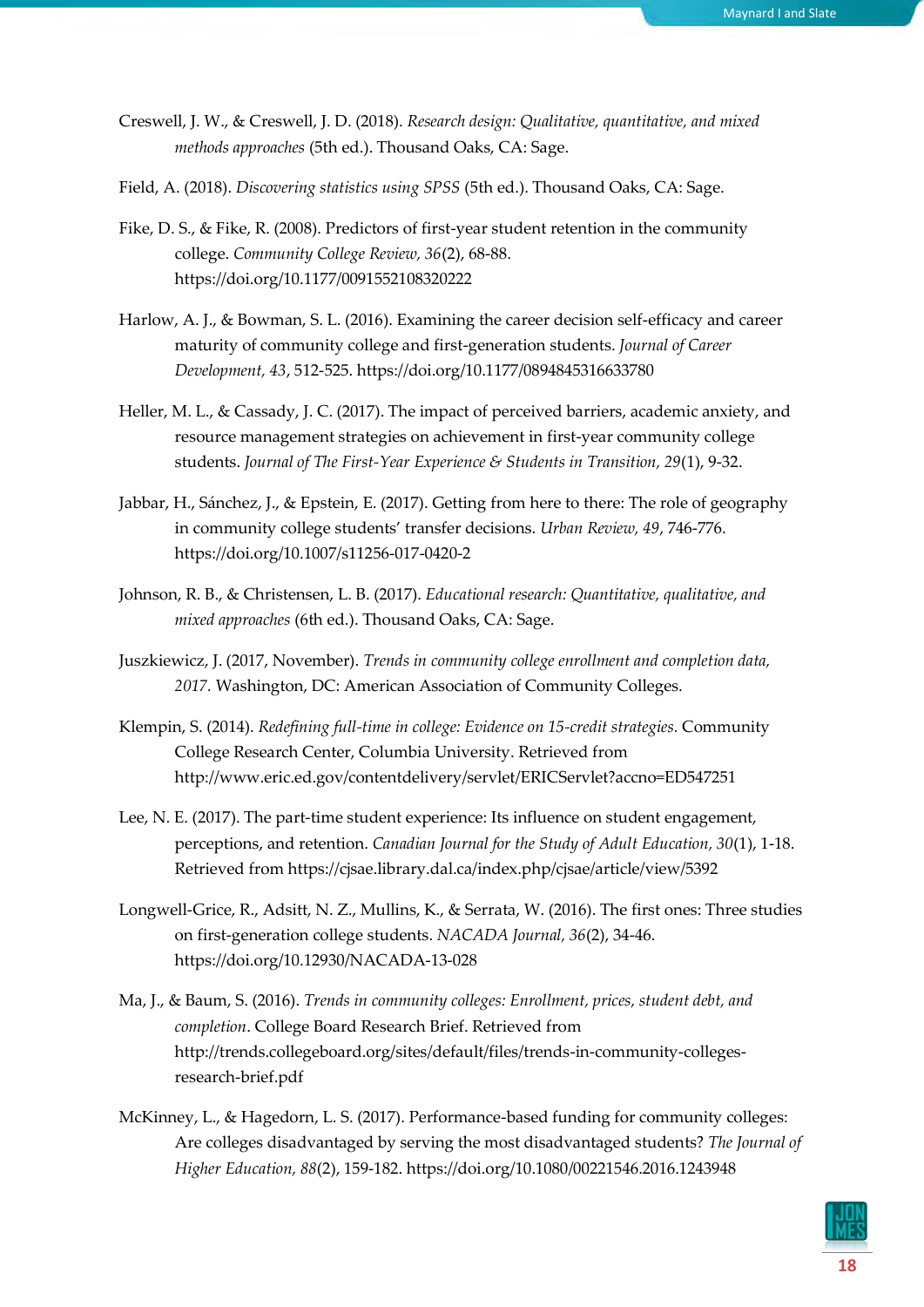- McKinney, L., & Novak, H. (2015). FAFSA filing among first-year college students: Who files on time, who doesn't, and why does it matter? *Research in Higher Education, 56*(1), 1-28. https://doi.org/10.1007/s11162-014-9340-0
- Natale, V. C., & Jones, S. J. (2018). Impact of institutional and student characteristics on Texas community colleges under the state's performance funding model. *Community College Journal of Research and Practice, 42*, 660-677. https://doi.org/10.1080/10668926.2017.1352543
- National Center for Education Statistics. (2017). Degree-granting institutions: Enrollment by level. *Digest of Education Statistics.* Retrieved from https://nces.ed.gov/programs/digest/mobile/Enrollment\_DGI.aspx
- Nuñez, A. M., Sparks, P. J., & Hernández, E. A. (2011). Latino access to community colleges and Hispanic-serving institutions: A national study. *Journal of Hispanic Higher Education, 10*(1), 18-40. https://doi.org/10.1177/1538192710391801
- Onwuegbuzie, A. J., & Daniel, L. G. (2002). Uses and misuses of the correlation coefficient. *Research in the Schools, 9*(1)*,* 73-90.
- Sanchez, J. E., Lowman, J., & Hill, K. A. (2018). Performance and persistence outcomes of GEAR UP students: Leveling the playing field in higher education. *Journal of College Student Retention: Research, Theory, & Practice, 20*, 328-349. https://doi.org/10.1177/1521025116669954
- Sanchez, J. E., & Smith, J. (2017). Non-U.S. citizen, community college students: Their federal student aid status, gender, achievement, and persistence at an emerging HSI. *Journal of Student Financial Aid, 47*(3), 28-44. Retrieved from https://publications.nasfaa.org/jsfa/vol47/iss3/3
- Slate, J. R., & Rojas-LeBouef, A. (2011). *Calculating basic statistical procedures in SPSS: A self-help and practical guide to preparing theses, dissertations, and manuscripts.* Ypsilanti, MI: NCPEA Press.
- Texas Higher Education Coordinating Board. (2005). *Closing the Gaps by 2015: The Texas Higher Education Strategic Plan.* Austin, TX: Author. Retrieved from http://www.thecb.state.tx.us/reports/PDF/0379.PDF?CFID=74734137&CFTOKEN=5667 1078
- Texas Higher Education Coordinating Board. (2015). *Texas Higher Education Strategic Plan: 2015- 2030: 60x30TX.* Austin, TX: Author. Retrieved from http://www.thecb.state.tx.us/reports/PDF/9306.PDF?CFID=57485581&CFTOKEN=6042 3954